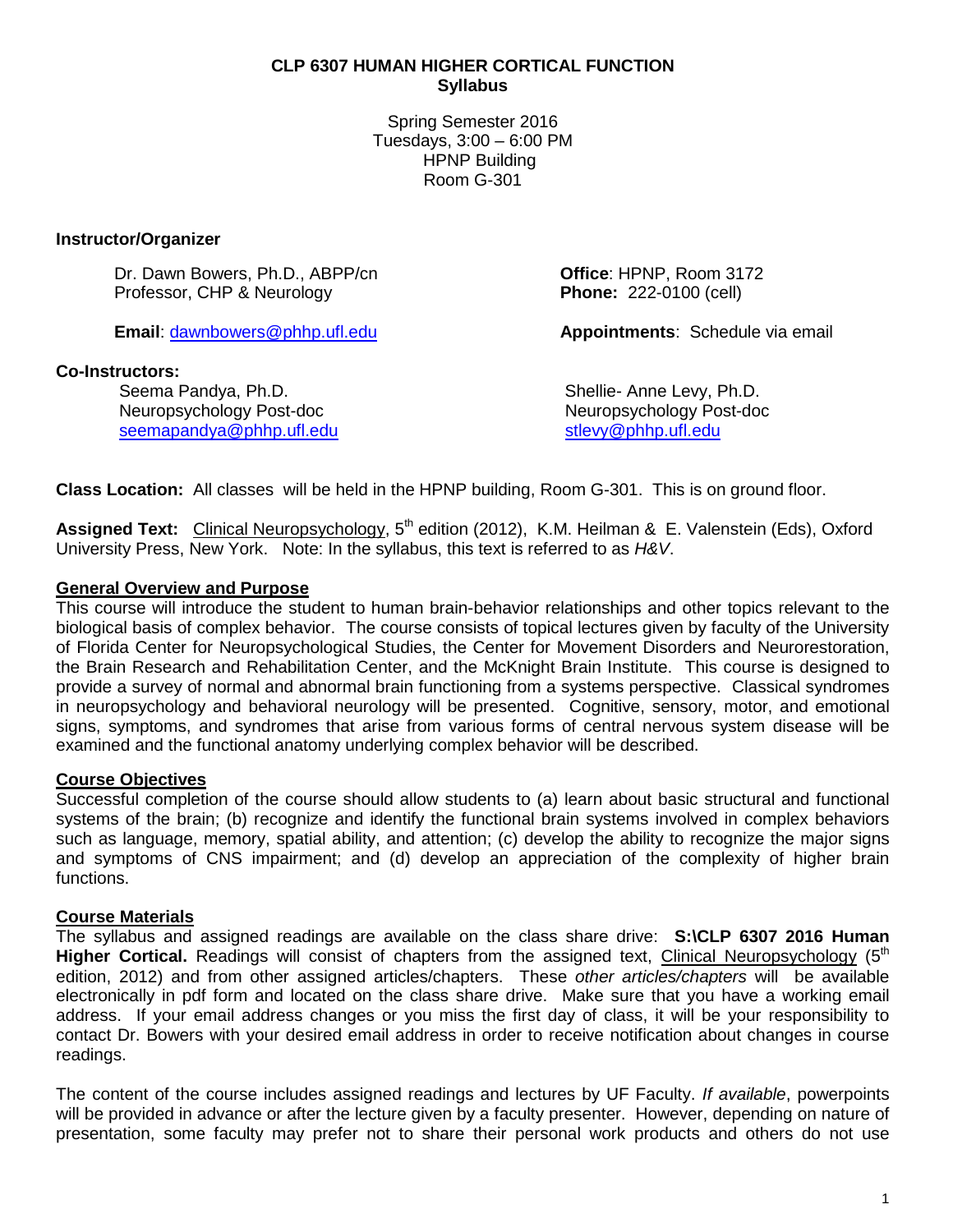powerpoint for teaching purposes. You are responsible for learning the course materials, regardless of whether a handout is available from an individual lecturer.

# **Course Requirements, Evaluation, and Grading**

Enrolled students are expected to attend weekly classes, complete weekly assigned readings **prior to class** and participate in integrative discussions that conclude each class. The exception is class 1. Students will be pre-assigned to lead or co-lead one integrative discussion which will be facilitated by Dr. Bowers and the course co-instructors, Drs. Pandya and Levy. There will be a take home midterm exam (due Monday March 7, 2016) and a final exam (TBD). The midterm will assess knowledge of material discussed through the February 23<sup>rd</sup> class meeting, and the final exam will assess knowledge of material discussed between the midterm and the end of the course. At the beginning of each class will be a weekly quiz that is based on assigned readings for that class.

*Weekly Quizzes based on readings*. A brief 5-10 question quiz will occur at the beginning of each class. Questions are short-answer or multiple choice/true-false and based solely on assigned readings. There will be total of 12 quizzes starting with Class 2 (i.e., Classes 2-13), with students having option of dropping two quizzes of their choice for any reason (i.e., inability to attend class due to traveling, illness, low grade). This will account for 20% of your grade. (i.e., each quiz  $= 2\%$ ).

*Mid-Term and Final Exams*: The midterm and final exams will be a combination of multiple choice, odd-man out, short essays and other types of short-answer formats. The content of these exams is based on lectures, readings, and class discussion.

*Guidelines for Integrative Discussions* **-** Students will be assigned in groups of 1-2 to lead one of the integrative discussion sessions during the final  $\frac{1}{2}$  hour of each class. The group will be responsible for identifying 3 or more key points from the readings and presentations to discuss.

*Extra Credit Opportunities (up to 3% of Final Grade*) There are a variety of excellent multidisciplinary opportunities that students may avail themselves in order to enrich their exposure and provide contemporary context to the topics covered in this course. You are welcome to attend these meeting. You may also receive up to 3% extra credit if you attend *at least 3 different meetings* from any of the list below and write up a brief reaction paper for each meeting you attend (i.e., 3 reaction papers). The reaction paper must be typed and include in the header the date, meeting, presenter, and topic. The body of the paper will be your intellectual reaction to the content of the presentation. It should range in length from 1-2 pages max, single spaced. *All reaction papers are due on the Tuesday that most immediately follows the particular meeting you attend (i.e., if you attend a CNS meeting on a Friday, then reaction paper is due the following Tuesday by 3:00 PM).* To receive maximum extra credit, attend up to 3 different meetings below and write up reaction paper as described in this paragraph.

- Center for Neuropsychological Studies (Fridays, 1:15-2:30), This weekly meeting is held on the Third Floor Educational Conference Room at the Malcolm Randall Veterans' Administration Medical Center. Because this meeting occurs in a hospital setting, attendees should observe appropriate dress code.
- Neurology Grand Rounds (Tuesdays, 11:30 AM 1:00 pm) This is a weekly meeting held in the Deweese Auditorium of the MBI. Occasionally, these meetings involve a direct interview and presentation of a live patient, and thus attendees dress as if they were seeing patients themselves
- Movement Disorders Center Weekly Rounds (Tuesdays 8:00 AM 9:00 AM): This weekly meeting typically alternates between clinical and research presentations. During clinical presentations, videos of interesting and unique cases are presented. Research meetings vary. It is held in the Deweese Auditorium of the MBI or the  $4<sup>th</sup>$  floor conference room of the CMDNR (located at the Orthopedics Institute). .
- Dementia Case Conference: (Tuesdays, 1:30-3:00). This meeting is generally held biweekly in the Radiology Conference room on the ground floor of Shands (around the corner from the psychology Clinic). During this meeting, interesting cases with potential dementia or unusual neurocognitive complaints are presented and discussed in an interdisciplinary context (neurology, neuroradiology, neuropsychology).
- Other. We will keep you informed about other opportunities.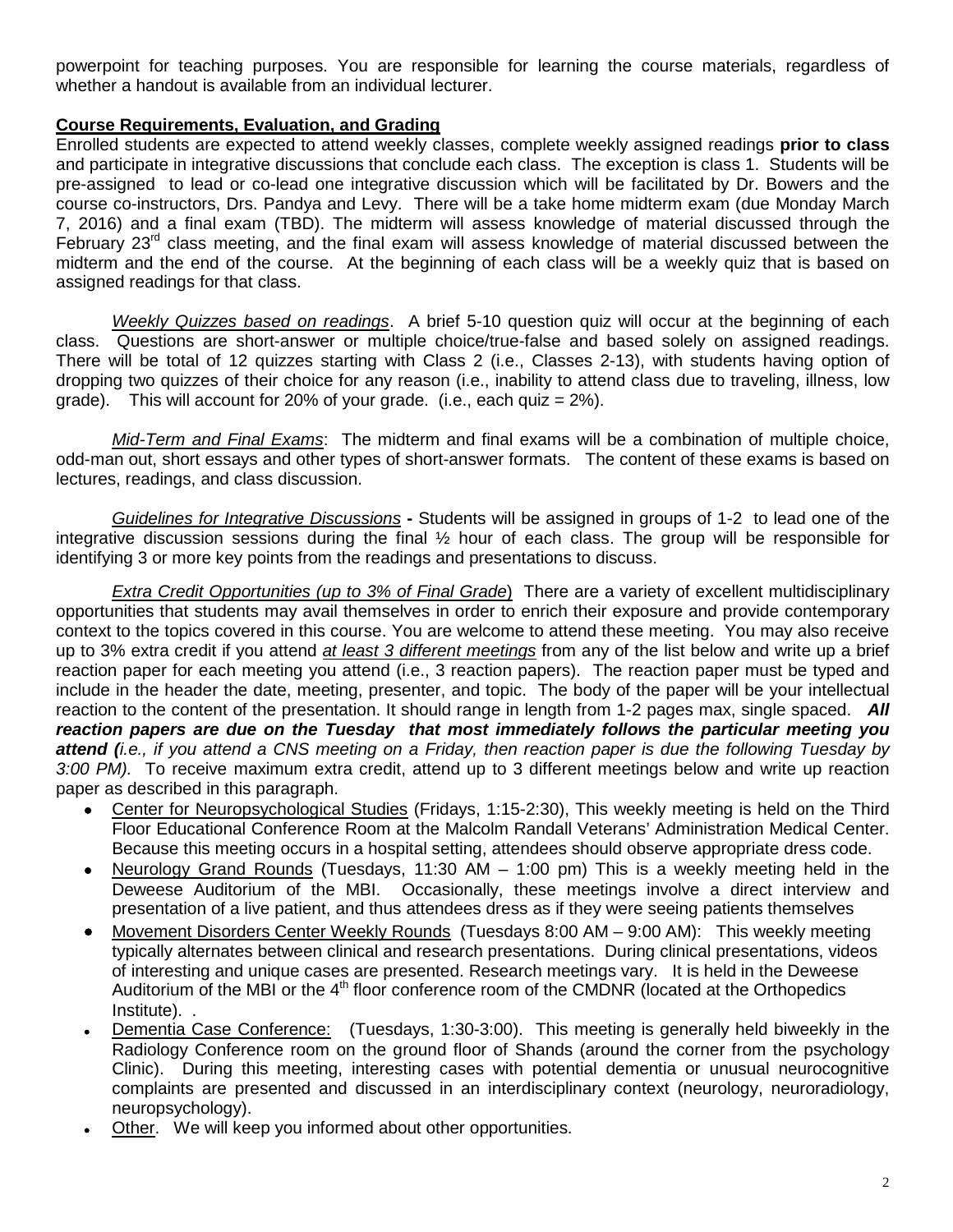### Summary of Grading

In summary, the final grade will be determined according to the students' scores on the weekly quizzes (20%), Midterm exam (worth 35% of the total grade), the Final exam (worth 40% of the final grade) and Participation (worth 10% of the final grade) and expressing that average as the percentage of the total possible points. Extra credit, up to 3%, may also be obtained.

| Weekly Quizzes (based on readings) | <b>20%</b> |
|------------------------------------|------------|
| Midterm Exam                       | 30%        |
| Final Exam                         | 40%        |
| <b>Integrative Discussion</b>      | 10%        |
| <b>Extra Credit</b>                | 3% max     |
|                                    |            |

Scores will be rounded to the nearest percent (rounded up or down, whichever is closest) for grade determination in accordance with the grading table below:

| % of points earned | 93%- | 90%- | 87%- | 83%- | 80% | -77% | 73%- | 70%- | 67%-   | 63%- | 60% | <b>Below</b> |
|--------------------|------|------|------|------|-----|------|------|------|--------|------|-----|--------------|
|                    | 100% | 92%  | 89%  | 86%  | 82% | 9%   | 76%  | 72%  | 69%    | 66%  | 62% | 60%          |
| Letter Grade       |      |      | ь+   |      |     | ◡    |      |      | -<br>υ |      |     |              |

Include the table linking letter grades to grade points, along with the link that accompanies it, as below.

| ∟etter<br>$\sim$ $\sim$<br>Grade |                  | ∸           |                |                                 | ∽-<br>◡                | $\cdot$          |        |     | +ل              | ◡  | -ت        | -<br>- | $\overline{ }$<br>W.            |     | <b>NG</b> | ⌒<br>৲- ।<br><u>.</u> |
|----------------------------------|------------------|-------------|----------------|---------------------------------|------------------------|------------------|--------|-----|-----------------|----|-----------|--------|---------------------------------|-----|-----------|-----------------------|
| - -<br>$\sim$<br>Grade<br>Points | $\prime$<br>τ. υ | . U .<br>៶. | $\sim$<br>ບ.ບບ | $\overline{\phantom{0}}$<br>J.U | . –<br><u>r</u><br>، ب | $\sim$<br>$\sim$ | $\sim$ | .6. | $\sim$<br>. J J | ٠. | -<br>U.O. | υ.ι    | $\overline{\phantom{0}}$<br>v.u | 0.0 | ~<br>U.U  | ◡.                    |

For greater detail on the meaning of letter grades and university policies related to them, see the Registrar's Grade Policy regulations at<http://www.registrar.ufl.edu/catalog/policies/regulationgrades.html>

#### **Policy Related to Class Attendance**

Attendance and class participation is **required**. Students are expected to complete assigned readings prior to coming to class. Students needing to miss class for personal or professional reasons should consult with the instructor prior to the date on which they will be unable to attend. It is the student's responsibility to acquire any handouts or notes from a colleague in the class for any sessions missed.

#### **Policy Related to Cell Phones and Other Media** *(i.e., roaming internet, checking emails, etc.)*

All cell phones and other distracting media are to remain off during the duration of class. Please focus your attention on the class, lectures and class discussion as this makes for more optimal learning. Indeed, there is evidence that multi-tasking during class (i.e., checking emails, roaming the internet, etc.) results in reduced learning and conceptualization and lower grades. Per Dr. Price, there is at least one study showing direct brain -related structural changes (in bad way).

# **Statement of University's Honesty Policy (cheating and use of copyrighted materials)**

Students are expected to act in accordance with the University of Florida policy on academic integrity (see Student Conduct Code, the Graduate Student Handbook or this web site for more details: www.dso.ufl.edu/judicial/procedures/academicguide.php). Cheating, lying, misrepresentation, or plagiarism in any form is unacceptable and inexcusable behavior.

> *We, the members of the University of Florida community, pledge to hold ourselves and our peers to the highest standards of honesty and integrity.*

# .**Policy Related to Make-up Exams or Other Work**

Students are expected to complete assigned readings prior to coming to class. Personal issues with respect to class attendance or fulfillment of course requirements will be handled on an individual basis. Students must make *prior* arrangements with Dr. Bowers if they must miss any in-class examination, and an alternative test time must be arranged.

# **Accommodations for Students with Disabilities**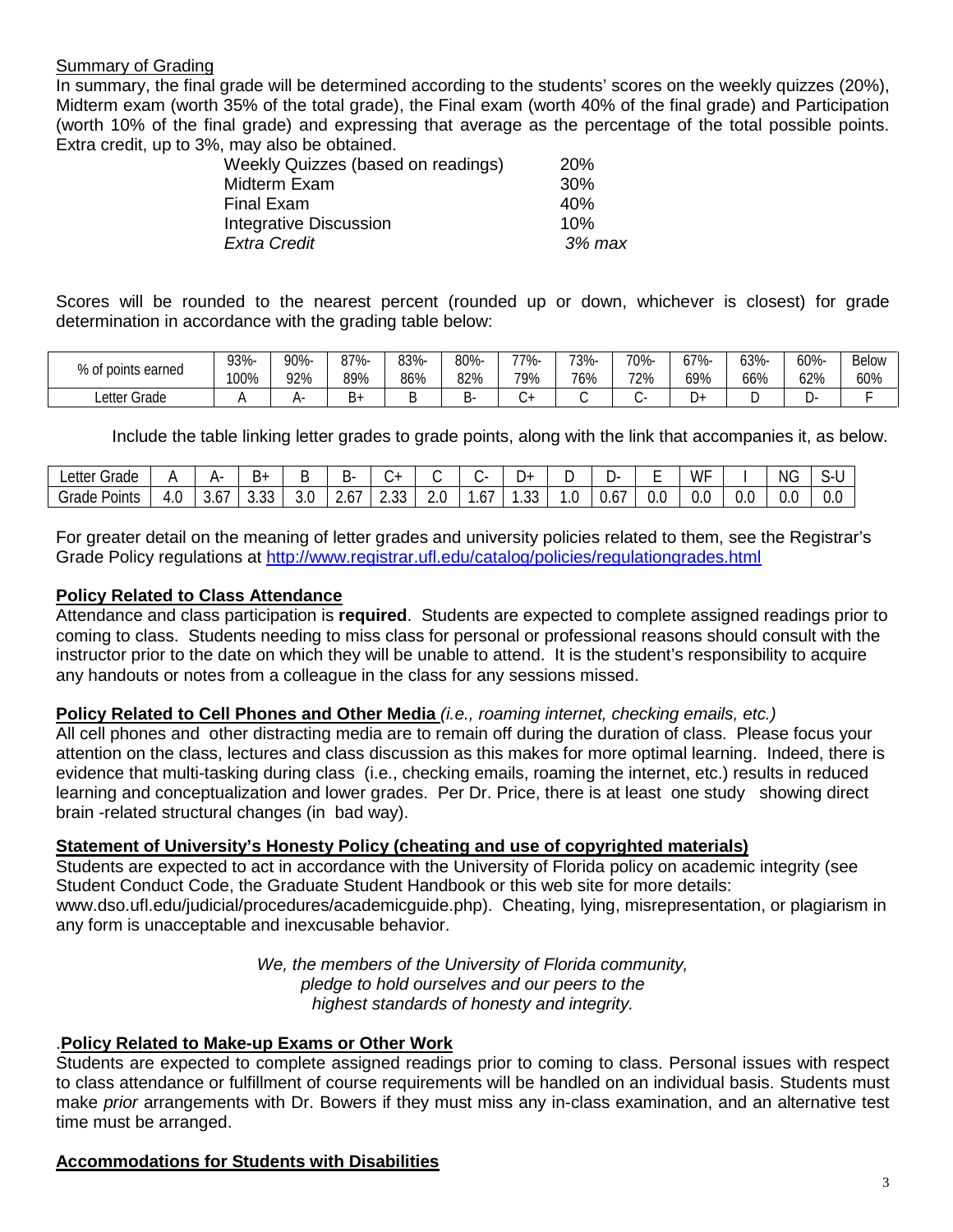If you require classroom accommodation because of a disability, you must first register with the Dean of Students Office (http://oss.ufl.edu/). The Dean of Students Office will provide documentation to you, which you then give to the instructor when requesting accommodation. The College is committed to providing reasonable accommodations to assist students in their coursework.

# **Counseling and Student Health**

Students may occasionally have personal issues that arise in the course of pursuing higher education or that may interfere with their academic performance. If you find yourself facing problems affecting your coursework, you are encouraged to talk with an instructor and to seek confidential assistance at the University of Florida Counseling Center, 352-392-1575, or Student Mental Health Services, 352-392-1171. Visit their web sites for more information: http://www.counsel.ufl.edu/ or http://www.health.ufl.edu/shcc/smhs/index.htm#urgent

The Student Health Care Center at Shands is a satellite clinic of the main Student Health Care Center located on Fletcher Drive on campus. Student Health at Shands offers a variety of clinical services, including primary care, women's health care, immunizations, mental health care, and pharmacy services. The clinic is located on the second floor of the Dental Tower in the Health Science Center. For more information, contact the clinic at 392-0627 or check out the web site at: www.health.ufl.edu/shcc

Crisis intervention is always available 24/7 from: Alachua County Crisis Center: (352) 264-6789.

BUT – *Do not wait until you reach a crisis to come in and talk with us. We have helped many students through stressful situations impacting their academic performance. You are not alone so do not be afraid to ask for assistance*.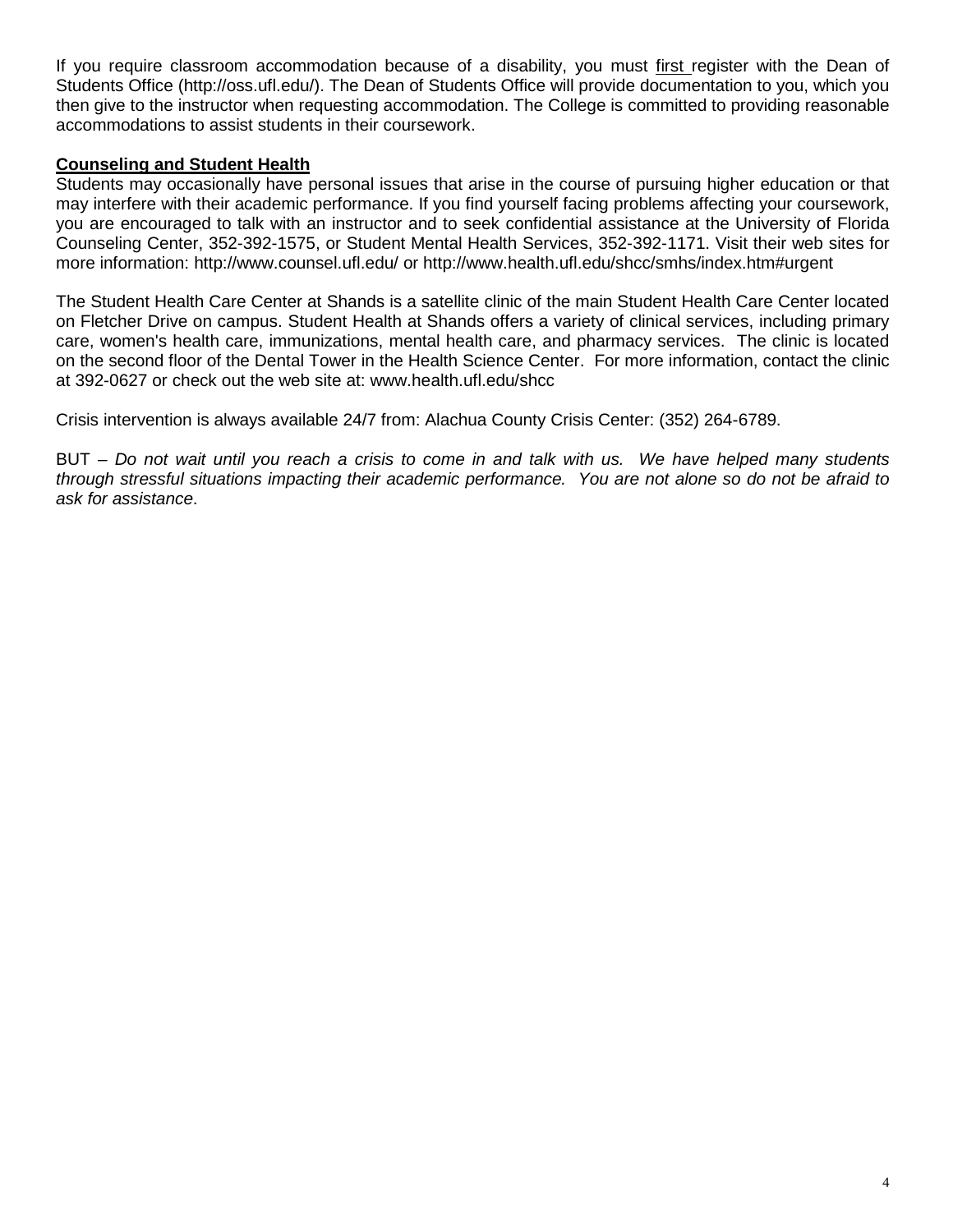# **Class Schedule**

| Date                           | Topic                                                                  | Speaker                       | <b>Assigned Readings</b>                                                                                                |  |  |
|--------------------------------|------------------------------------------------------------------------|-------------------------------|-------------------------------------------------------------------------------------------------------------------------|--|--|
| January 12: Class 1            |                                                                        |                               |                                                                                                                         |  |  |
| $3:00 - 3:30$<br>$3:30 - 5:30$ | Course Introduction<br><b>Functional Neuroanatomy</b>                  | <b>Bowers</b><br><b>Bauer</b> | Introduction, H&V Chapter 1<br>Lezak (2012), Chp 3                                                                      |  |  |
| January 19: Class 2 Amnesia    |                                                                        |                               |                                                                                                                         |  |  |
| $3:00 - 3:15$                  | Quiz                                                                   |                               |                                                                                                                         |  |  |
| $3:15 - 4:15$<br>4:30-4:5:30   | Animal Models of Memory Loss<br>The Human Amnesias                     | Burke<br>Bauer                | Burke et al, 2014; Hernandez et al, 2015<br>H&V, Chapter 16, Amnesic Disorders;<br>Squire, 2009; Smith, 2010; Kim, 2015 |  |  |
| 5:30-6:00                      | Discussion: Asken, Chardon                                             |                               |                                                                                                                         |  |  |
|                                | January 26: Class 3 Agnosia & Neglect                                  |                               |                                                                                                                         |  |  |
| $3:00-3:15$                    | Quiz                                                                   |                               |                                                                                                                         |  |  |
| $3:15 - 4:15$                  | Visual Agnosia                                                         | <b>Bauer</b>                  | H&V, Chapter 11, Agnosia,<br>H&V, Chapter 7, Visuospatial Perception                                                    |  |  |
| 4:30-5:30<br>5:30-6:00         | <b>Hemispatial Neglect</b><br>Discussion: Seider, Clark                | Heilman                       | H&V Chapter 12, Neglect & Related Dis.                                                                                  |  |  |
| <b>February 2:</b>             | <b>No Class</b>                                                        |                               |                                                                                                                         |  |  |
|                                |                                                                        |                               |                                                                                                                         |  |  |
| February 9: Class 4 Aphasia    |                                                                        |                               |                                                                                                                         |  |  |
| $3:00 - 3:15$                  | Quiz                                                                   |                               |                                                                                                                         |  |  |
| $3:15 - 4:15$                  | The Classic Aphasias                                                   | <b>Bowers</b>                 | H&V, Chapter 2, Aphasic Syndromes,<br>Bowers handout, utube video                                                       |  |  |
| 4:30-5:30<br>5:30-6:00         | Aphasia Treatment Approaches<br>Discussion: Bryant, Lawless            | Garcia                        | Meinzer et al. (2011)                                                                                                   |  |  |
|                                | February 16: Class 5 - Language and Apraxia                            |                               |                                                                                                                         |  |  |
| $3:00-3:15$                    | Quiz                                                                   |                               |                                                                                                                         |  |  |
| $3:15 - 4:15$                  | Semantics, phonology & more                                            | Nadeau                        | H&V, Chapter 3, Semantics, Phonology;<br>Binder et al., 2009                                                            |  |  |
| 4:30-5:30<br>5:30-6:00         | Apraxia- a disorder of tool use<br>Discussion: Hizel, Esperza-Duran    | Heilman                       | H&V, Chapter 10, Apraxia                                                                                                |  |  |
| February 23: Class 6- Epilepsy |                                                                        |                               |                                                                                                                         |  |  |
| $3:00 - 3:15$<br>$3:15 - 4:15$ | Quiz<br><b>Epilepsy Syndromes</b>                                      | Eisenschenk                   |                                                                                                                         |  |  |
| 4:30-5:30                      | Wada, laterality, and beyond                                           | Mangal/Seider                 | Arcardi: Chapter 1-2; Adams (1996)<br>Jones-Gotman (2010); Hermann (2009);                                              |  |  |
| 5:30-6:00                      | Discussion:<br>Sullan, Stromberg                                       |                               | Hamberger (2011), Chelune (1995)                                                                                        |  |  |
|                                | TAKE HOME EXAM (covers first six classes), Due March 7, 5:00 PM        |                               |                                                                                                                         |  |  |
| March 1:                       | No Class - Spring Break                                                |                               |                                                                                                                         |  |  |
|                                | March 8: Class 7 – Alzheimer's disease: Preclinical, MCI, and Dementia |                               |                                                                                                                         |  |  |
| 3:00-3:15                      | Quiz                                                                   |                               |                                                                                                                         |  |  |
| $3:15 - 4:15$                  | Alzheimers Disease & Dementia                                          | Wicklund                      | 2011 Dx criteria [Sperling; Albert, McKhan];<br>MCI- Peterson, 2010; Bondi, 2014; Edmonds,<br>2015                      |  |  |
|                                |                                                                        |                               | Querfurth, 2010; Williamson, 2009; Khan; 2014;                                                                          |  |  |
| 4:30-5:30<br>5:30-6:00         | Alzheimer's Research update<br>Discussion: Crowley, Kacel, Bailey      | Golde                         | Cooper, 2014<br>Golde (2013, 2014)                                                                                      |  |  |
| Date                           | Topic                                                                  | Speaker                       | <b>Assigned Readings</b>                                                                                                |  |  |